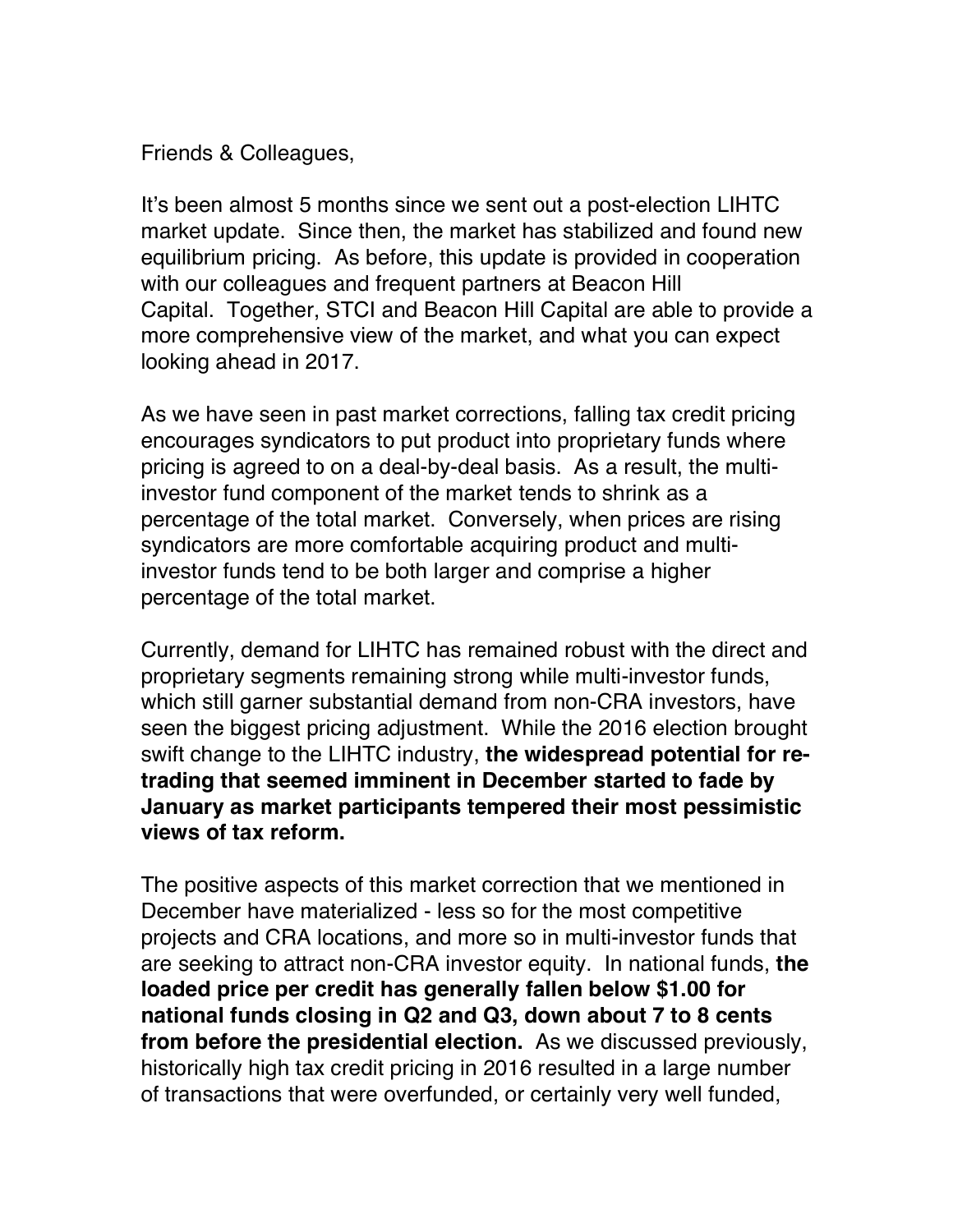relative to historic levels. As a result, we are seeing an increasing percentage of the developer's cash development fee being deferred to achieve new pricing levels. Lastly, we are seeing demand strengthen as pricing and terms improve and the prospect of sweeping tax reform recedes.

In general, we are seeing a consensus that corporate tax rates will settle at 25% or higher (if they change at all) and many seem to believe that if corporate tax reform is enacted, corporate tax rates will end up at 28% or higher. Given this view, investors are keen to capture the potential upside above 25%. With respect to downside risk, many investors are either running sensitivity analyses assuming a 20% tax rate, or are looking for some downside protection. The potential for a 15% corporate tax rate seems very unlikely despite Trump's recent tax proposal.

- **New pricing -** Most current multi-investor funds seeking to attract non-CRA investor equity are underwritten at a 25% tax rate. Roughly half the funds include some form of downside yield protection to a 20% tax rate. Those that do not provide explicit downside protection still generally stress-test to an after-tax IRR of about 5% at a 20% tax rate. Nearly all provide upside yield to the investor should tax rates stay above 25%. Several multi-investor funds that are CRA focused are underwritten at a 20% tax rate. In comparing funds underwritten at 25% vs. 20%, as a general rule, the after-tax IRR increases about 100 bps moving from a 20% to 25% tax rate. **Putting current fund yields in context with the previous round of funds, yields are up 200 bps or more when compared using equivalent tax rates.**
- **Timing of tax reform -** There is the potential for additional IRR upside in current funds with respect to timing. Most funds assume a lower tax rate effective in 2017, but a later implementation, or phased implementation seem more likely and provide further potential upside for investors.
- **Terms -** As with other market corrections, syndicators have been able to secure transactions with improved terms in many cases, and fund metrics have held or improved as well.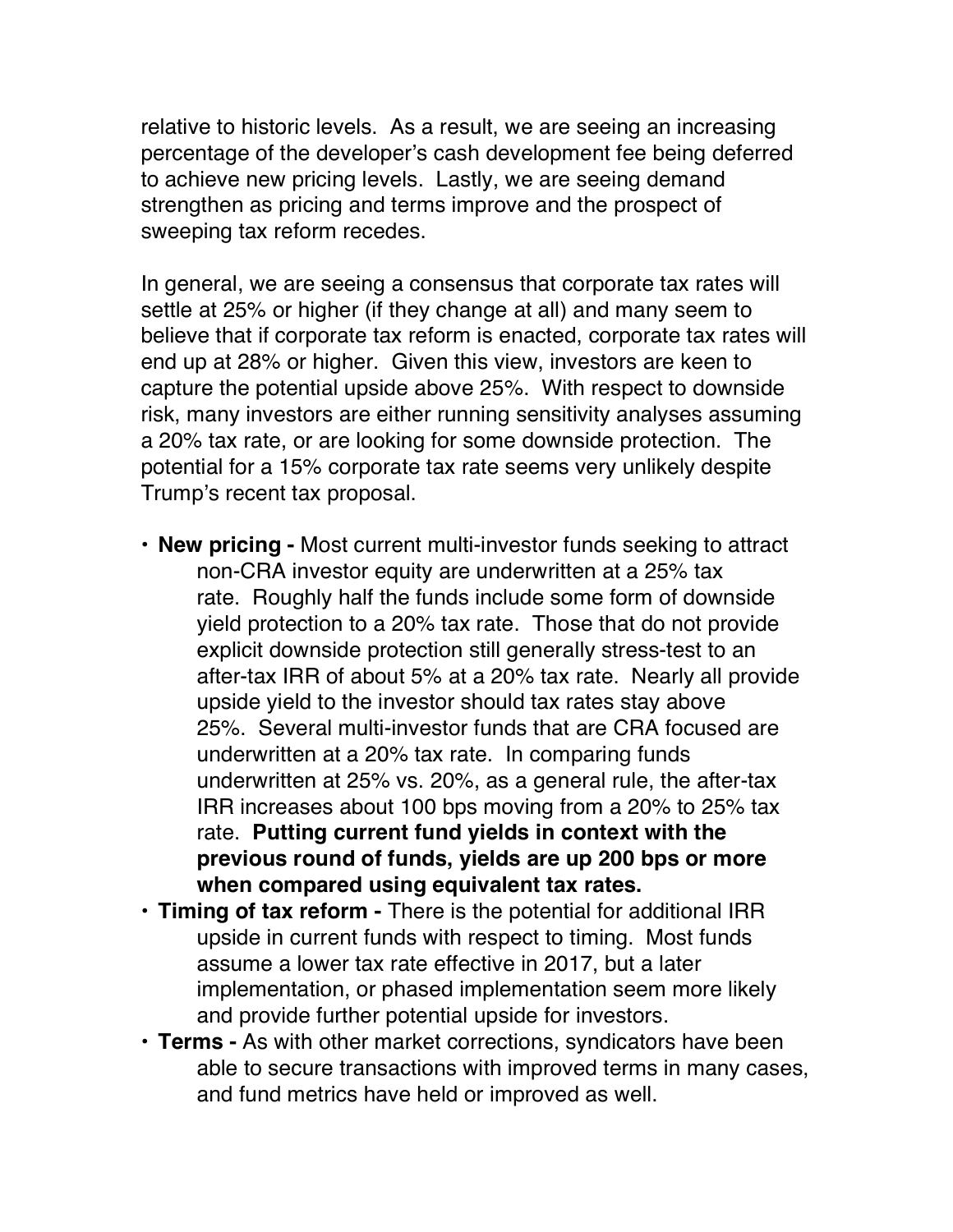- **Depreciation/Expensing -** We have seen no modification to depreciation, interest deduction, or expensing assumptions in syndicator models, although all are possibilities as part of tax reform.
- **Fund specification -** While generally lower than the last round of funds, as always, we are seeing funds with the most specificity getting the most traction with investors.
- **Bridge financing -** Lower tax credit prices have allowed syndicators to reduce fund level bridging. As expected, we are seeing lower levels of bridging than the last round of funds generally in the range of zero to 50 bps enhancement to the IRR.
- **Rising interest rates -** LIHTC yields not only need to take tax reform into account, but also rising interest rates and the increased attractiveness of non-tax advantaged alternative investments as well. Rising rates affect the sizing of debt on many transactions, particularly tax exempt bond deals. See expanded discussion below.
- **Opportunities -** With demand strong and the prospect of dramatic and sweeping tax reform fading, we are hearing of fewer transactional opportunities than we thought there would be back in December. Syndicators report strong competition for deals, and the proprietary and direct segments of the market remain robust. Recently in the multi-investor fund segment, we have seen several large investors come off the sidelines to take advantage of opportunistic fund pricing in the first two quarters of 2017.
- **CA regional funds -** These funds are almost exclusively CRA oriented, but we are seeing a similar dynamic and pricing adjustment as in the national funds due to the number of competing funds for a limited pool of investors.

## **Rising interest rates and the outlook for LIHTC yields**

In addition to the prospect of tax reform, this LIHTC market correction is reflecting a rising interest rate environment. The highlight as of this report is that long-term rates have, for the time being, settled below their year-end levels. The **10-year U.S. Treasury** yield had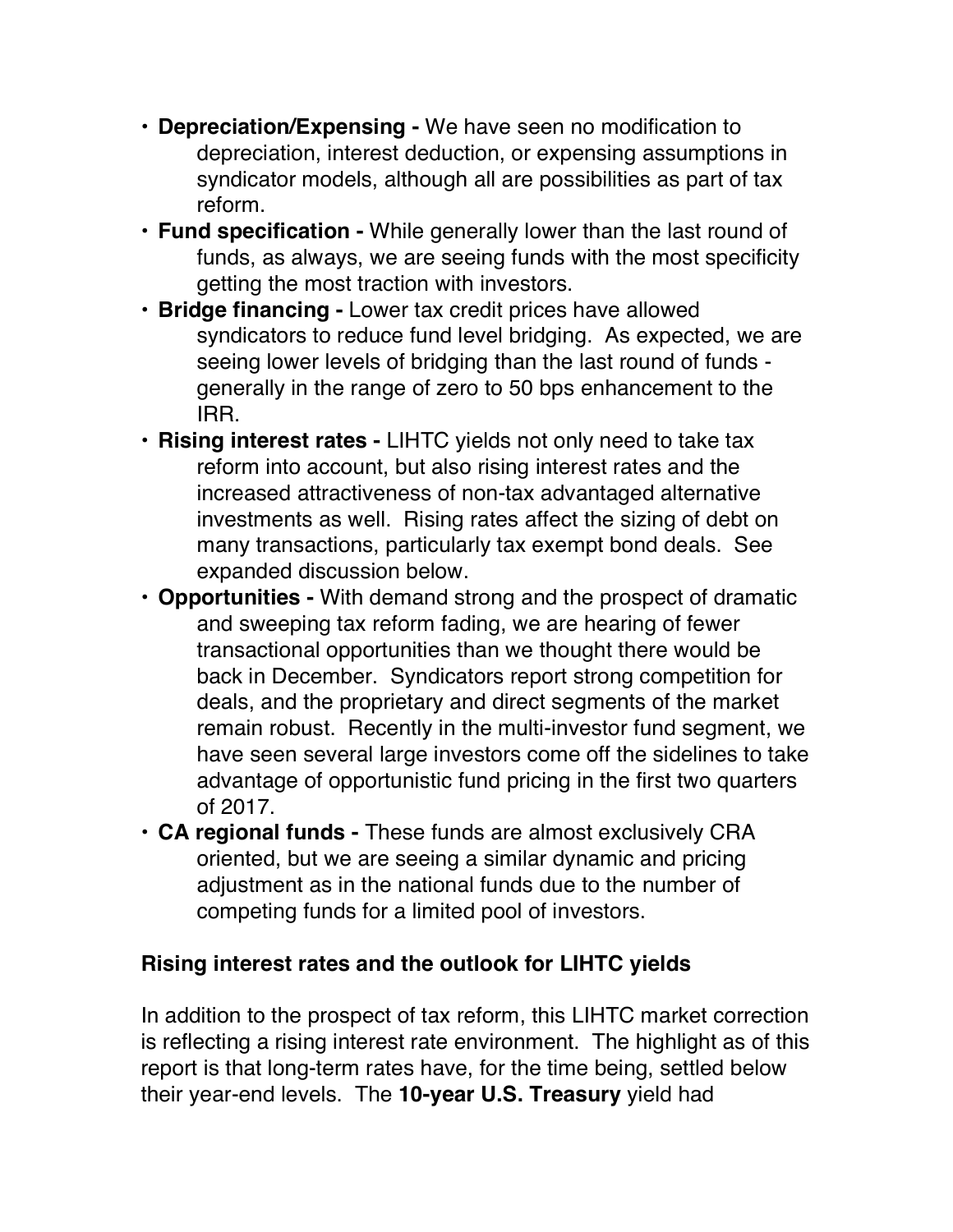increased more than 100 basis points between July and December of 2016, but have receded to about 75 bps over their July levels. LIHTC yields, due to the industry's size and specific characteristics, do not correlate directly with Treasury yields, but the 10-Year remains a reference point. Over the past 15 years, the spread between LIHTC (non-CRA yields in national funds) and the 10-year Treasury (on an after-tax basis) has ranged from about 135 bps in 2006 to 900 bps in 2010, and averaged approximately 435 bps. Just after the election, the spread was about 350 bps, and **as of mid-April 2017 it has increased to just over 400 bps.**

A better historical correlation can be seen between LIHTC national fund yields and BBB corporate bonds. Looking at the historical spread between LIHTC yields (non-CRA yields in national funds) and the BBB corporate index (option-adjusted and on an after-tax basis) over the last 15 years, multi-investor LIHTC funds have been about 300 bps higher on average. For additional context, the spread to BBB got as low as about 50 bps in 2006, and as high as approximately 675 bps in 2010. Most relevant perhaps is 2016, where the average spread on an after-tax basis (assuming a 35% tax rate) was around 220 bps in July, and increased to 250 bps after the election. **The spread has increased further and as of mid-April has returned to the historical average at just over 300 bps.** If you would like a graphical representation of these spreads, we would be happy to send it to you upon request.

Looking back at the first round of funds in 2017, yields continued to rise to stimulate demand. Rather than the 5.25% (at a 25% tax rate) that we were seeing get early traction in December, **the first round of funds for non-CRA investors generally cleared (and are still clearing) in the 5.50% to 6.00% range (at a 25% tax rate).**

**So, where do we think non-CRA yields will be on LIHTC national funds the second half of 2017?** First, it must be emphasized that there is always a range in LIHTC yields throughout the market. Reasons for this include, but are not limited to, an inefficient market, differences in portfolio composition, sponsor strength, load, and bridge financing.